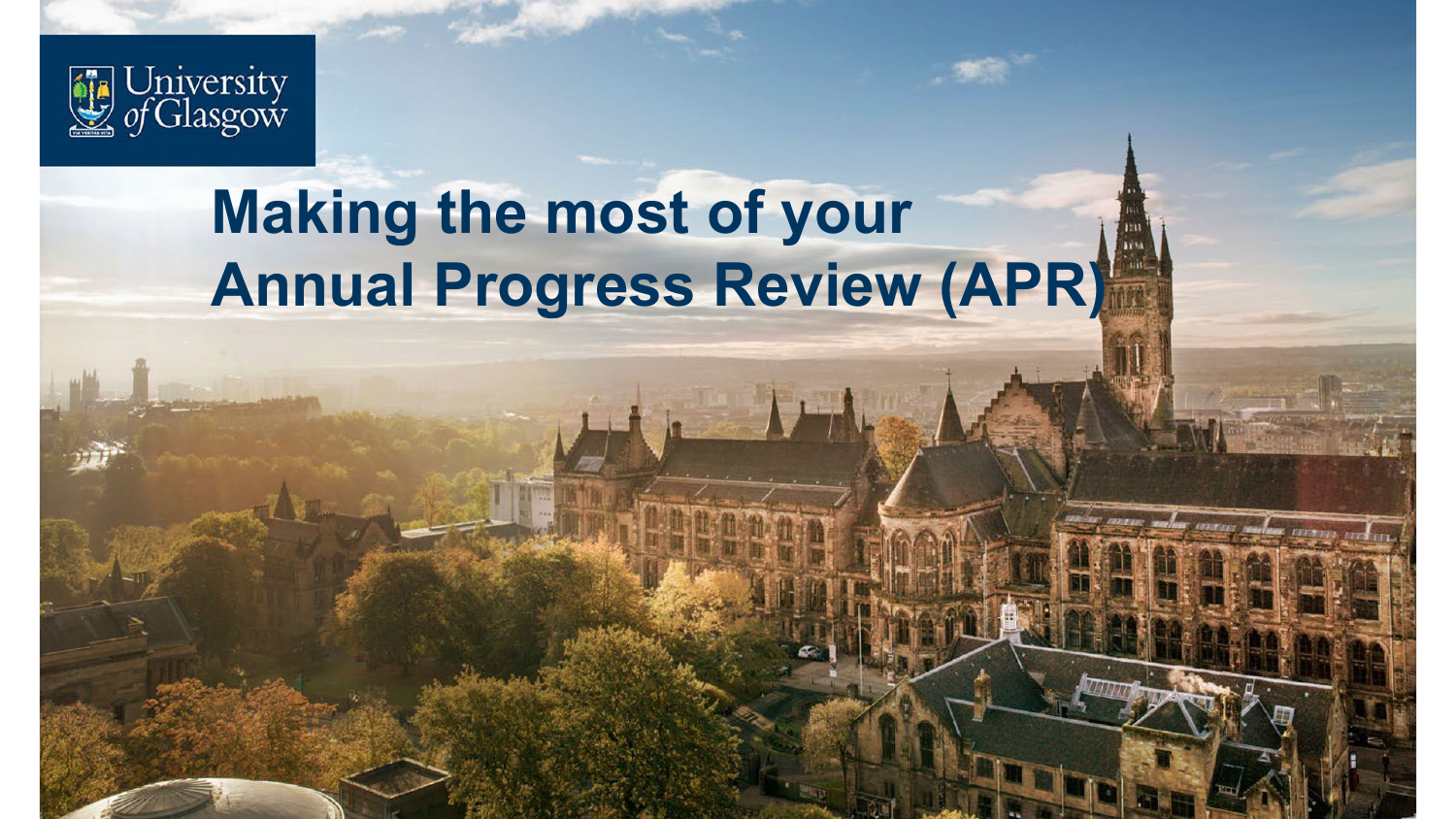### **Aims of 'Making the most of your APR' session**

### • **Remind you**

- of the purpose of the Annual Progress Review (APR)
- of timings, process and requirements
- **Encourage you**
	- that APR is a positive process, not one to be worried about
- **Reassure you**
	- that APR helps keep students on track for a successful PhD outcome
- **Help you**
	- understand the assessment process ('traffic light system')
- **Answer your questions**
	- de-mystify & 'de-stress' the APR process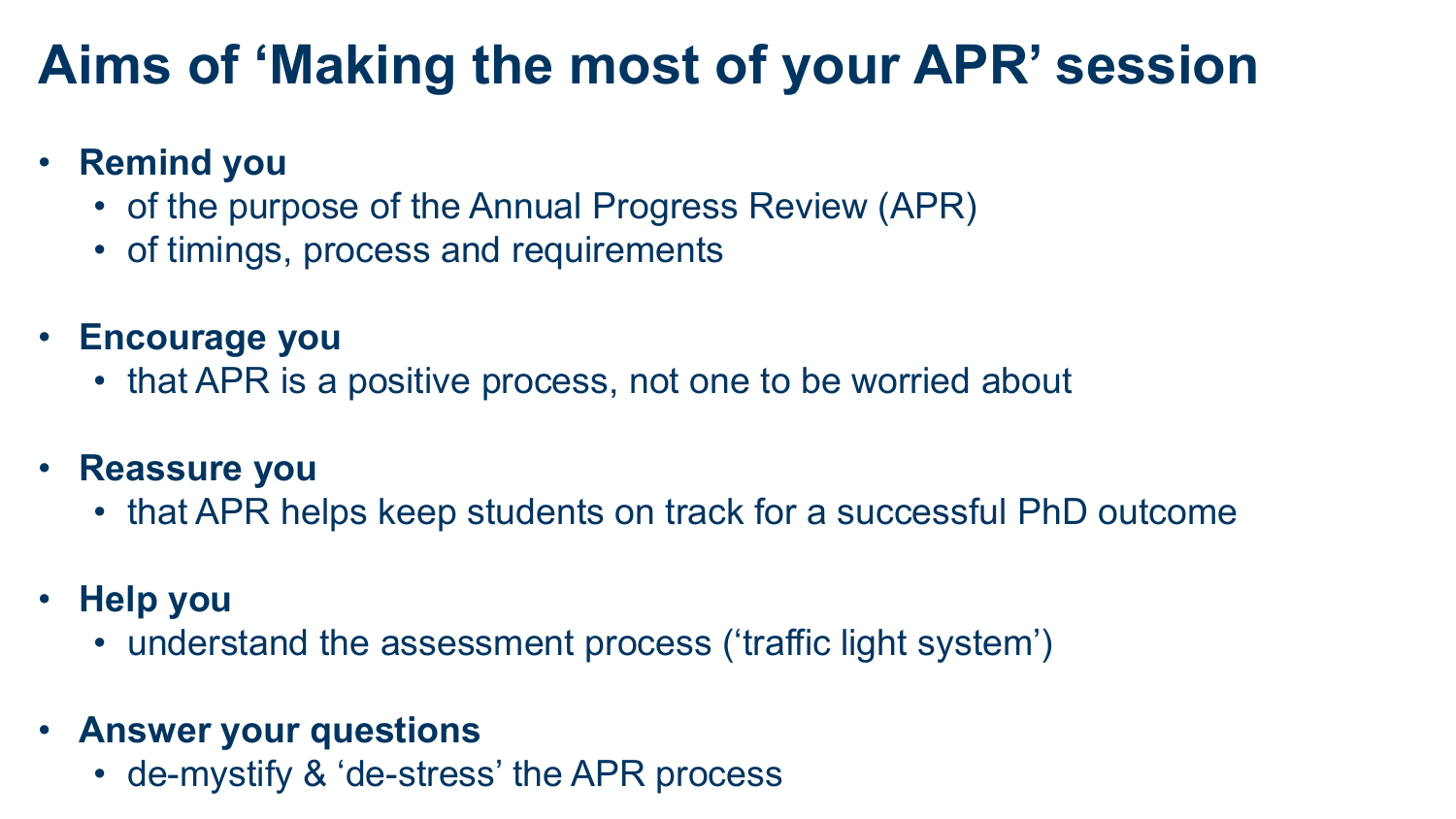### **Purpose of the Annual Progress Review**

- APR is an **essential requirement** of the Graduate School for every PhD student
- The main purpose of the APR is to **assess the student's progress in relation to their stage of study**
- Assessment is an important part of this process; more specifically APR will provide:
- *an opportunity for PGR student and assessors to discuss all aspects of work and achievements*
- *an opportunity for the PGR student and assessors to discuss any issues about their research experience.*
- *- feedback to the PGR student on their research, personal development & performance*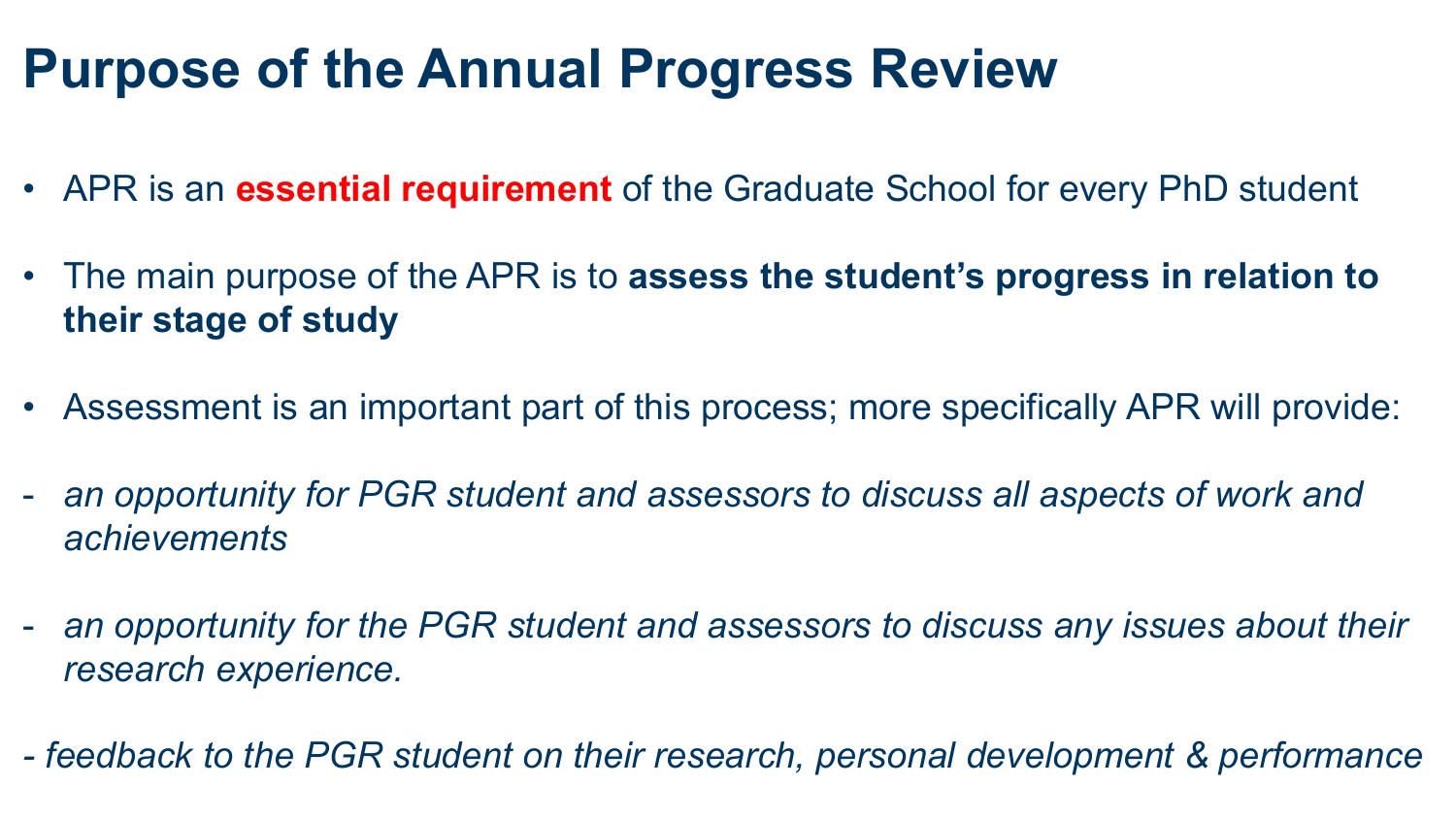## **APR timings, process and requirements**

- PGR annual report and progress review forms due to be uploaded by **30th June**
- It is envisaged that Panel meetings will take place through July to mid August
- College of MVLS completion date is **31st August 2021**
	- PGR Convenor to provide recommendation for each student by then
- APR panel meetings will take place online via Zoom this year
	- students should organise meeting directly with their Panel members
- APR presentation element is scheduled for late August / early September
	- First Year: 10 minute planning overview presentation (may or may not include data)
	- Second Year: 3 minute flash presentation of a scientific poster (or 1 or 2 slides)
	- Third Year: 15 minute presentation of chosen research theme from your thesis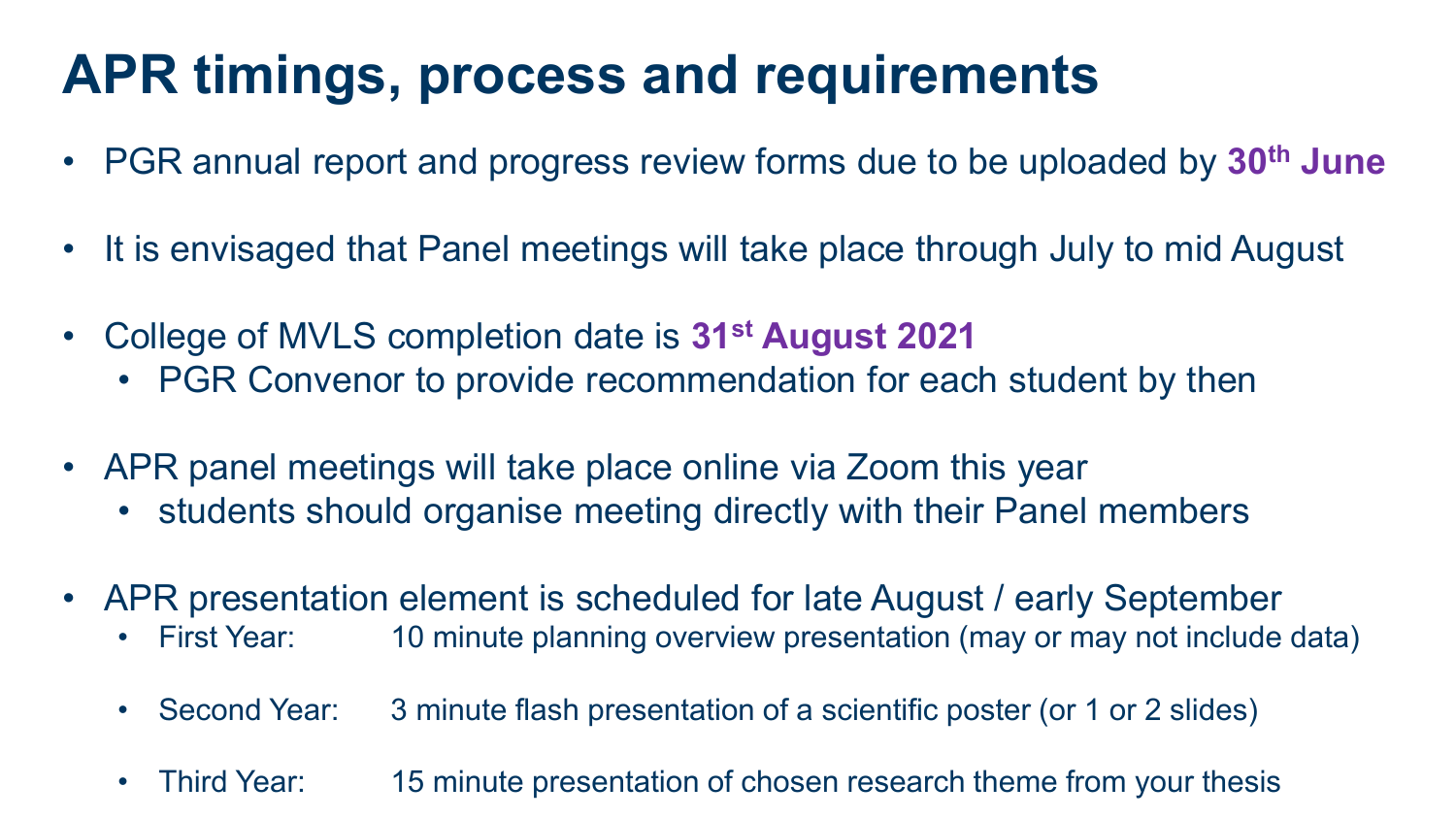## **APR – The Report**

- Your annual report (of the preceding 12 months work) should be approximately 3,000 words in the style of a journal appropriate to your discipline, and should contain
	- Abstract,
	- Introduction,
	- Materials and Methods,
	- Results, and
	- Discussion
- In addition, there should be a 500–1000 word section detailing the planned incoming year's work with potential pitfalls and solutions identified
- COVID mitigation plan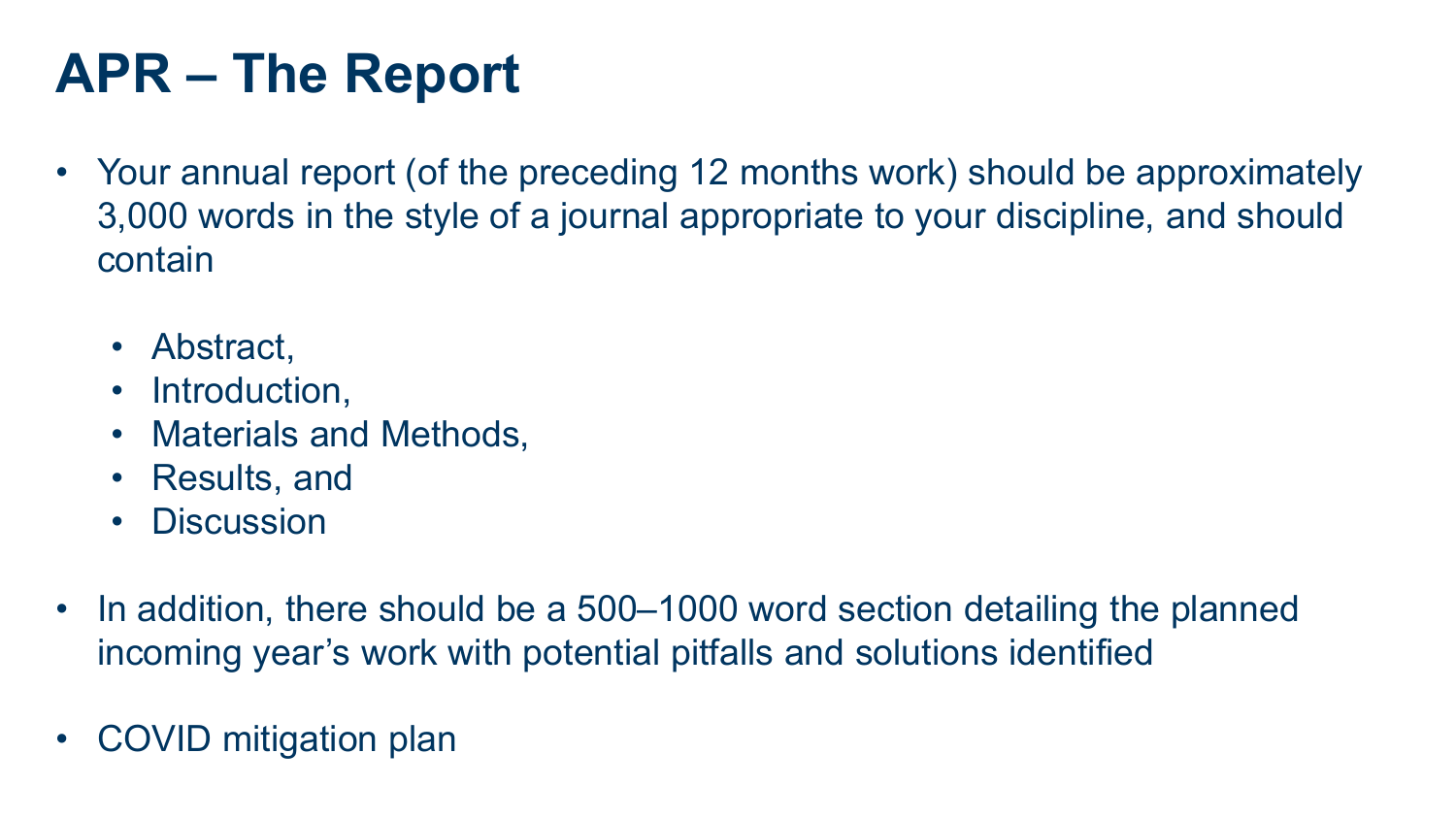## **APR - The Panel Meeting or 'interview'**

- **Who are your Panel assessors?**
	- Panel members are typically academics or senior postdocs appointed by your PI before you started your PhD. There should be two panel members.
- **Should my supervisor be involved?**
	- Panel meetings would not normally involve direct supervisors
	- Panel meetings provide students with an opportunity to raise issues or concerns they may prefer not to discuss with their supervisor
	- This is a chance for **independent, objective assessors** to gauge progress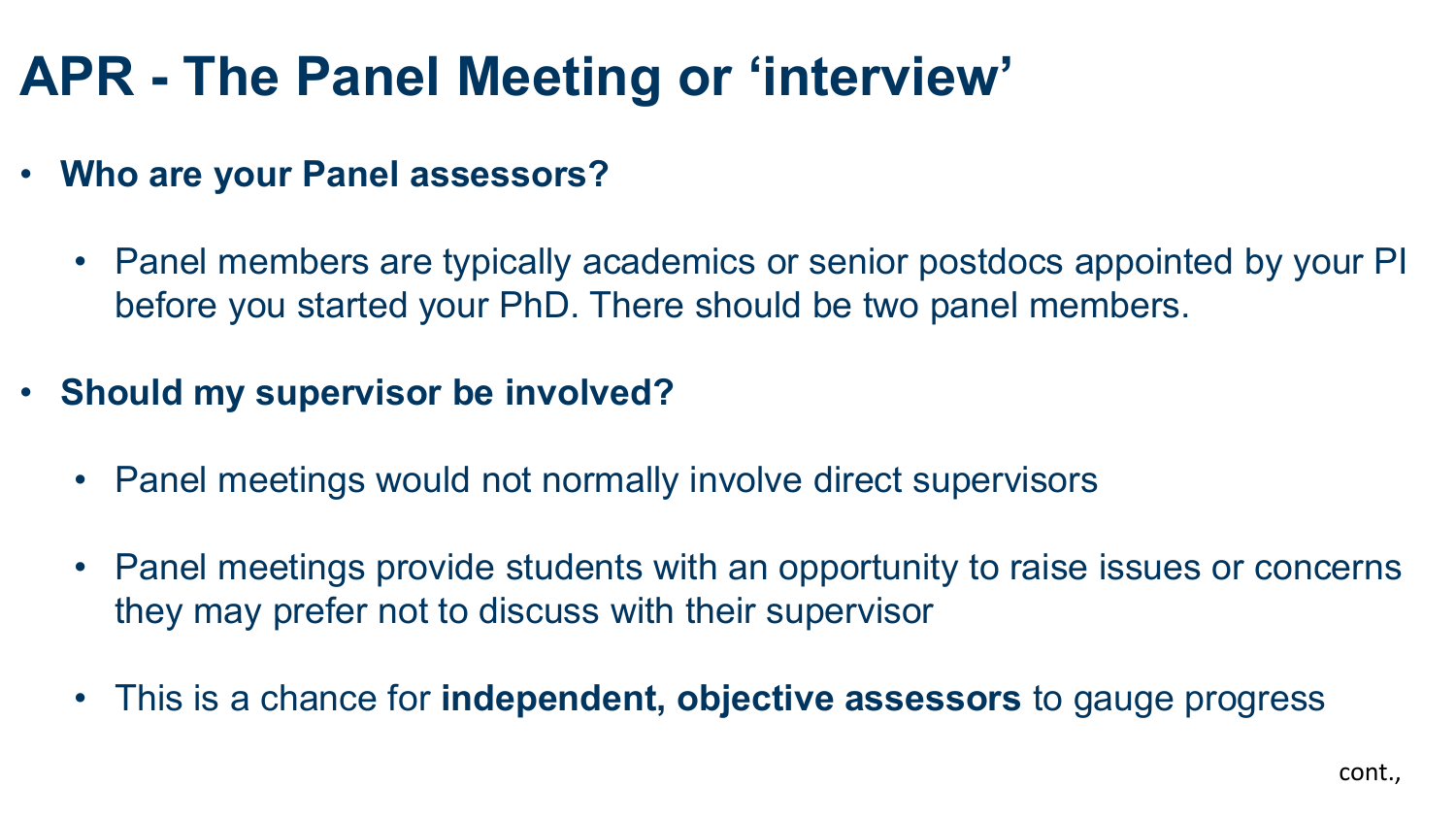## **APR - The Panel Meeting or 'interview'**

- Formal Assessment Interview (MS Word) is carried out by two assessors who are ٠ not involved in the supervision of the student.
- The assessors meet with the student face-to-face for a formal interview. п
- At this point, remedial action is agreed upon if required. л
- The panel must upload a formal note of the meeting and action points within one п week of the interview.
- The Postgraduate Convener assigns a progression marker to each student. This л marker is based on a Traffic light (MS Word) system.
- Once completed, you can register for the next academic session if appropriate. ٠
- Check with your local Postgraduate Convener for any extra requirements. л

| Institute of Cancer Sciences ANNUAL PROGRESS REVIEW INTERVIEW GUIDE |  |
|---------------------------------------------------------------------|--|
| Version 1 - updated 24.02.2016                                      |  |

| STUDENT NAME                                                    |                                                                                                                     |
|-----------------------------------------------------------------|---------------------------------------------------------------------------------------------------------------------|
| YEAR OF STUDY                                                   |                                                                                                                     |
| <b>REVIEWER PANEL NAMES</b>                                     |                                                                                                                     |
| <b>DATE OF REVIEW</b>                                           |                                                                                                                     |
|                                                                 | This is a guide for reviewers for the annual PGR progress review interview. Please ensure all areas are covered,    |
|                                                                 |                                                                                                                     |
|                                                                 | including future career plans, and brief notes are completed. This form can be printed for use in the interview and |
| also completed as a word document for upload to the PGR system. |                                                                                                                     |
| SUPERVISORY MEETING                                             |                                                                                                                     |
| ARRANGEMENTS/FREQUENCY                                          |                                                                                                                     |
|                                                                 |                                                                                                                     |
|                                                                 |                                                                                                                     |
|                                                                 |                                                                                                                     |
| <b>RESEARCH PROGRESS</b>                                        |                                                                                                                     |
|                                                                 |                                                                                                                     |
|                                                                 |                                                                                                                     |
|                                                                 |                                                                                                                     |
|                                                                 |                                                                                                                     |
|                                                                 |                                                                                                                     |
|                                                                 |                                                                                                                     |
|                                                                 |                                                                                                                     |
|                                                                 |                                                                                                                     |
|                                                                 |                                                                                                                     |
|                                                                 |                                                                                                                     |
| <b>WRITING PROGRESS</b>                                         |                                                                                                                     |
|                                                                 |                                                                                                                     |
|                                                                 |                                                                                                                     |
|                                                                 |                                                                                                                     |
|                                                                 |                                                                                                                     |
|                                                                 |                                                                                                                     |
|                                                                 |                                                                                                                     |
|                                                                 |                                                                                                                     |
|                                                                 |                                                                                                                     |
|                                                                 |                                                                                                                     |
|                                                                 |                                                                                                                     |
| PRESENTATIONS/CONFERENCE                                        |                                                                                                                     |
| ATTENDANCE/PUBLICATIONS                                         |                                                                                                                     |
|                                                                 |                                                                                                                     |
|                                                                 |                                                                                                                     |
|                                                                 |                                                                                                                     |
|                                                                 |                                                                                                                     |
|                                                                 |                                                                                                                     |
|                                                                 |                                                                                                                     |
|                                                                 |                                                                                                                     |
|                                                                 |                                                                                                                     |
| <b>FUTURE CAREER PLANS</b>                                      |                                                                                                                     |
|                                                                 |                                                                                                                     |
|                                                                 |                                                                                                                     |
|                                                                 |                                                                                                                     |
|                                                                 |                                                                                                                     |
|                                                                 |                                                                                                                     |
|                                                                 |                                                                                                                     |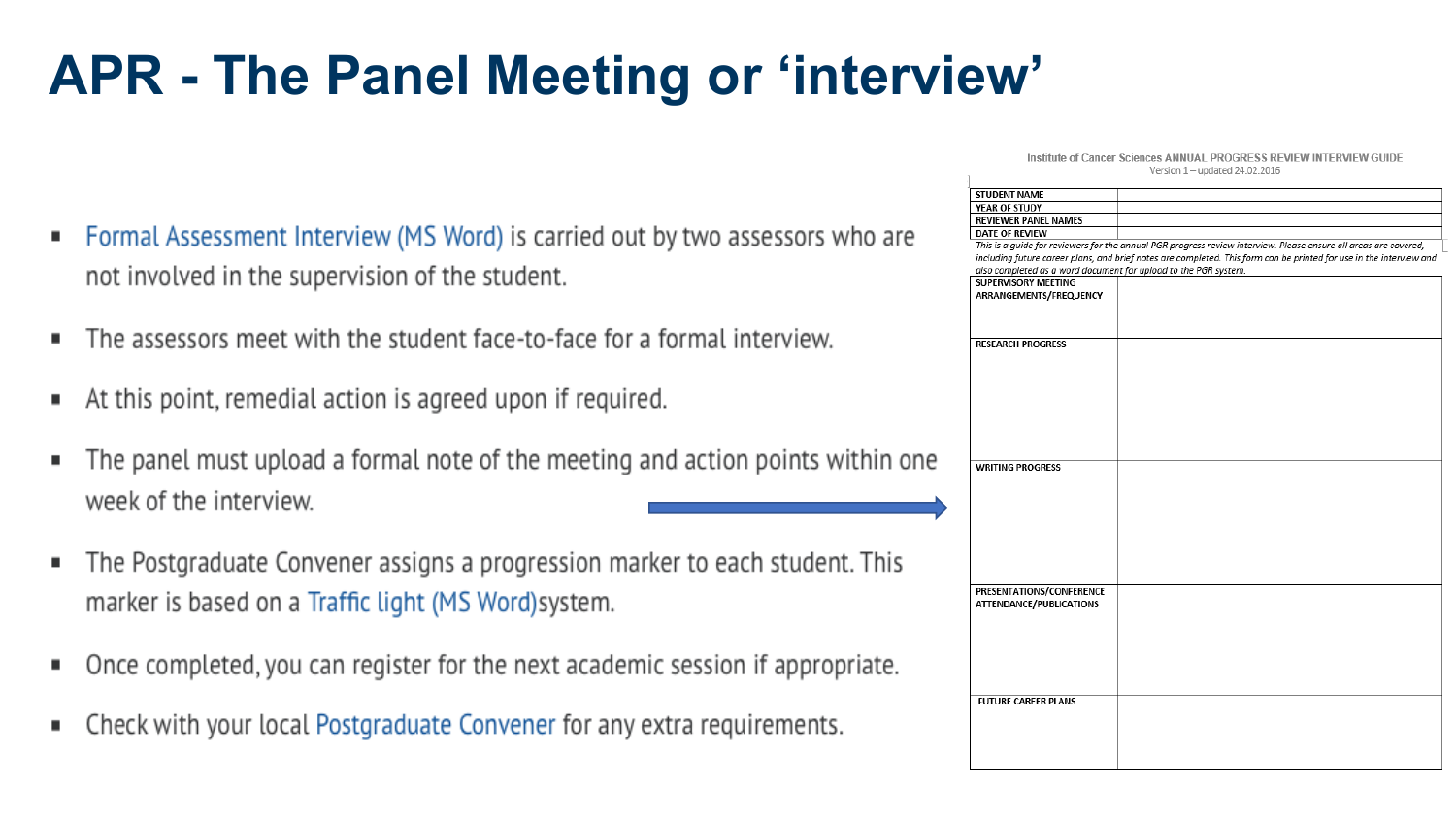### **APR – variations in process and requirements**

- All students should complete a **Data Management Plan** (unless they are very early in PhD planning e.g., completing Initial Review under Year 1 Annual Review tab owing to a late start)
- Year 1 students should be in a position to complete this after discussion with their Supervisor
- Upload DMP along with your Annual Report and other documents for the APR \*\*
- Students about to enter Thesis Pending year, should submit a **Thesis Plan** as part of their 3rd Annual Report

\*\*Some students submit a **DMP** in the early stages which they then amend over time.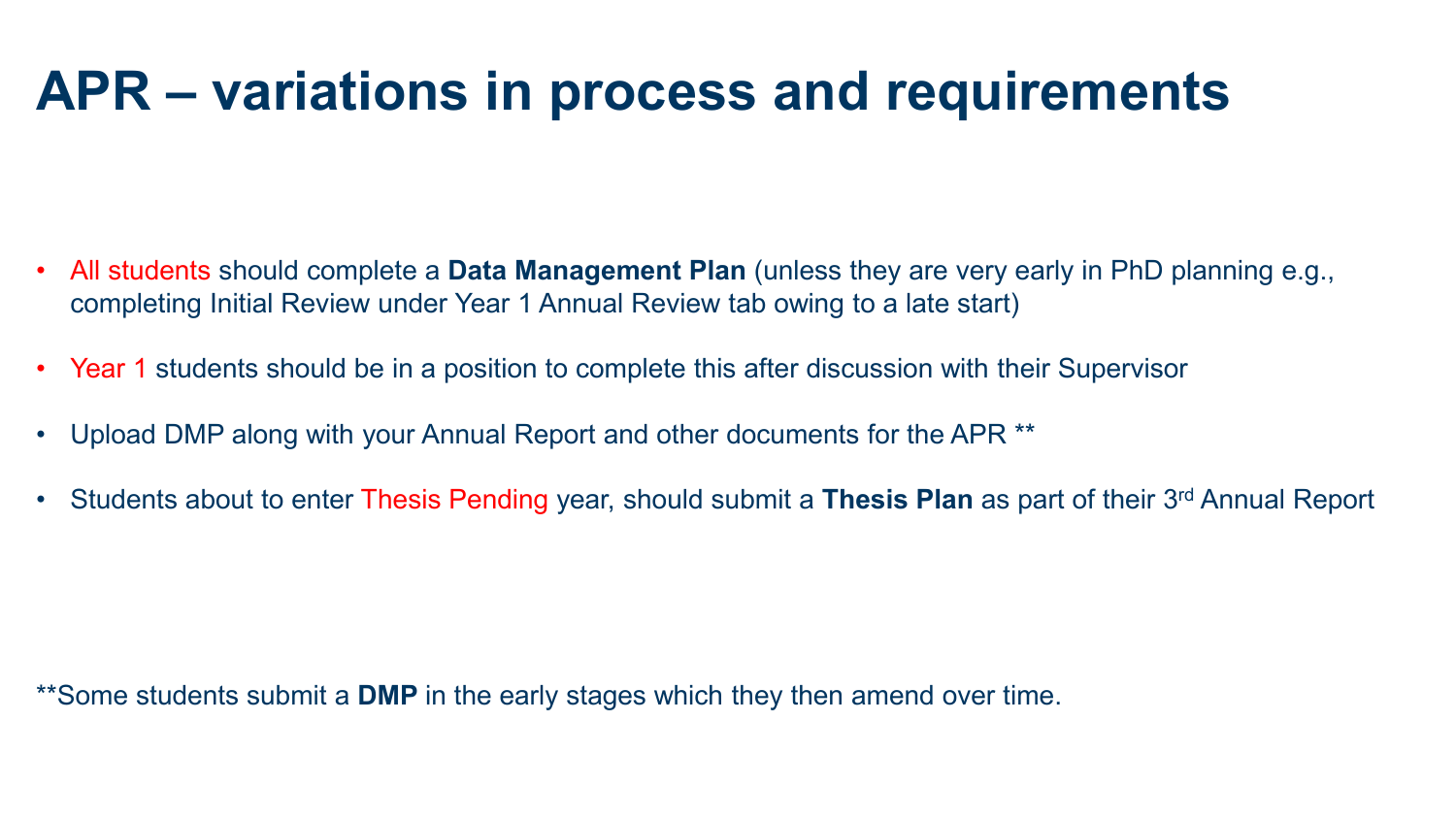### **College Graduate School guidance**

https://www.gla.ac.uk/colleges/mvls/graduateschool/currentpgrstudentinformation/pgrannualreviewprocess/

### **PURPOSE OF THE PGR PROGRESS REVIEW**

The process allows you and your supervisor(s) to plan your training needs for the year. You can also plan for regular milestones for progression.

The reviews are as follows:

- **Year 1:** Complete an initial review and annual review
- All following years: Complete an annual review only ٠

**Log in** to the online system: PGR Review Process - Online System.

Please note the new questions on the impact of Covid-19 for you to complete after having discussed this with your Supervisor.

Year 1 All students apart from Year 1 **Part-time Students MSc by Research Students MVLS Doctoral Training Programme Students Furth of Glasgow PGR Progress Review FAQs** Log in: PGR Progress **Review System**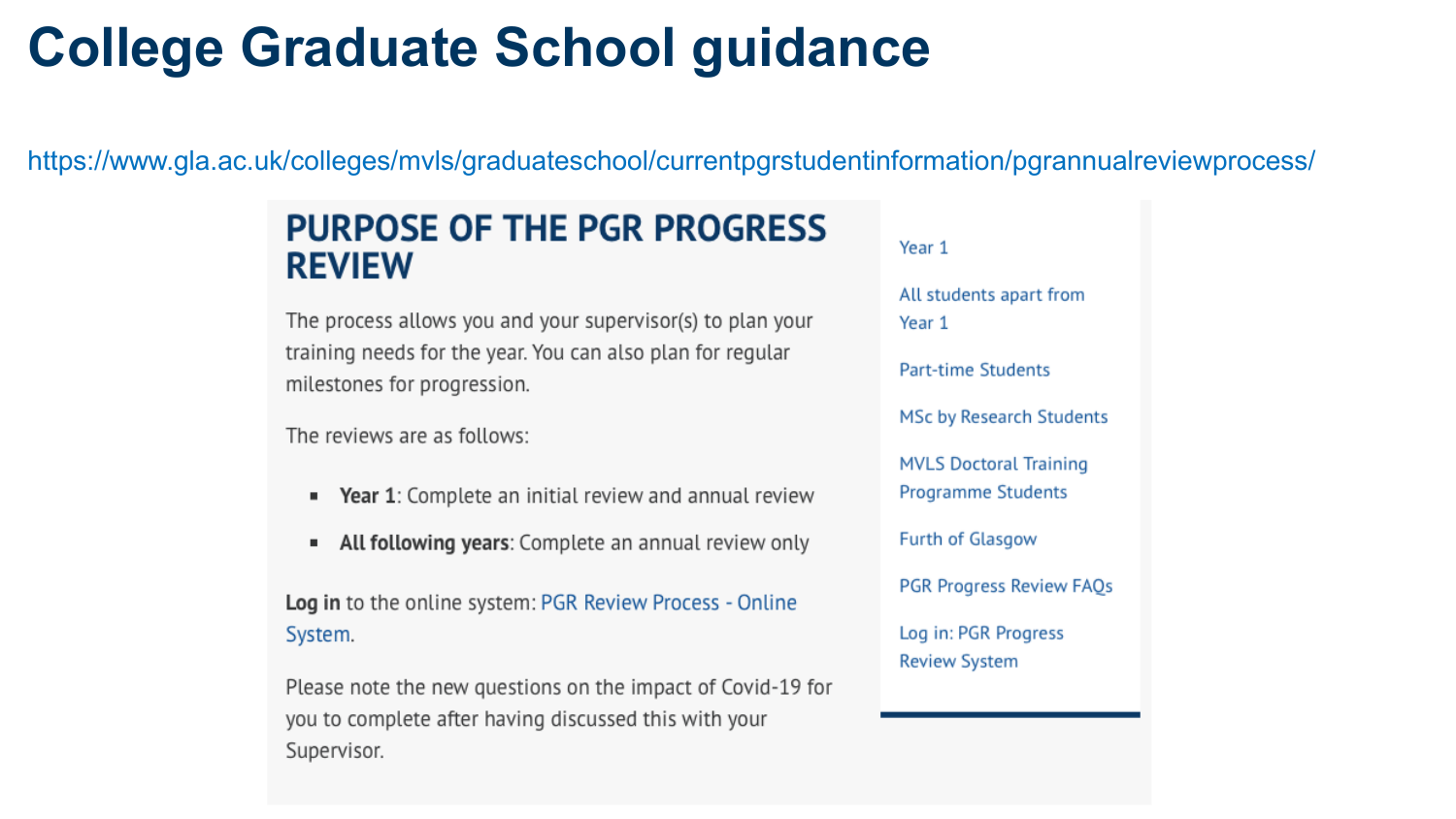### **Online Form**

4. Have you and/or your supervisors identified any issues which are affecting your progress? (e.g. skills gaps, facilities/equipment available, etc). If yes, please give details of the issues identified and how these will be resolved.

#### 5. How often do you discuss your project with your Supervisor? (Face to face)

Monthly

**No** 

#### 6. How often do you discuss your project with your Supervisor? (Email)

Weekly

#### 7. How often do you discuss your project with your Supervisor? (Telephone)

Never

#### 8. How satisfied are you with this arrangement?

Satisfied

#### 9. How do you find these meetings?

**Useful** 

#### 10. Do you receive adequate feedback on written work (eg Literature Review)?

Yes

≜

 $\frac{1}{\sqrt{2}}$ 

 $\div$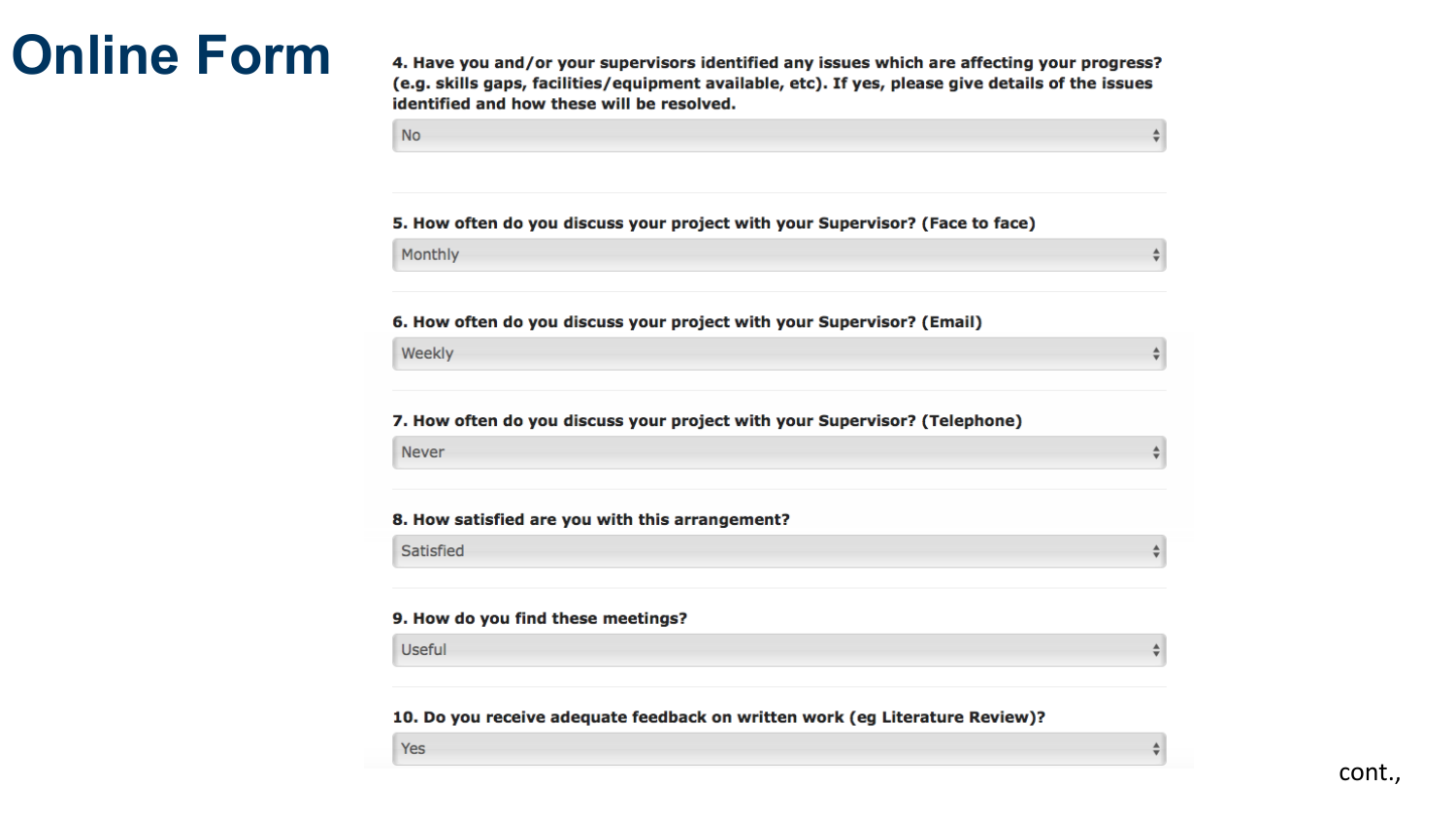13. Please provide a summary of the objectives you and your supervisory team have agreed for the coming session? (e.g. fieldwork, written work, publication, thesis submission, conference attendance, project management training etc. Please give details of nature, volume and deadlines as appropriate)

The first objective is to complete the systematic review, the time frame for this is currently dependent on the outcome of the initial screening and how many papers have been identified for review. Alongside the systematic review I will be experimenting with different modelling techniques with example data in order to gain more practical experience.

### 14. Are there any training or development opportunities not currently provided that you would find useful? If so, please specify.

More R workshops. Although there are workshops available the are currently full and in high demand.

15. If you wish to make any other comments about your experience as a research student within the Graduate School, you may do so here - or separately, and confidentially, to the Graduate School Office (mvls-gradschool@glasgow.ac.uk).

**No** 

31st September 2023

16. Please confirm thesis submisstion date. Please note that an extension is granted only under extreme circumstances

> This is your thesis submission date, fourth anniversary of your start date, not the date you are uploading to the APR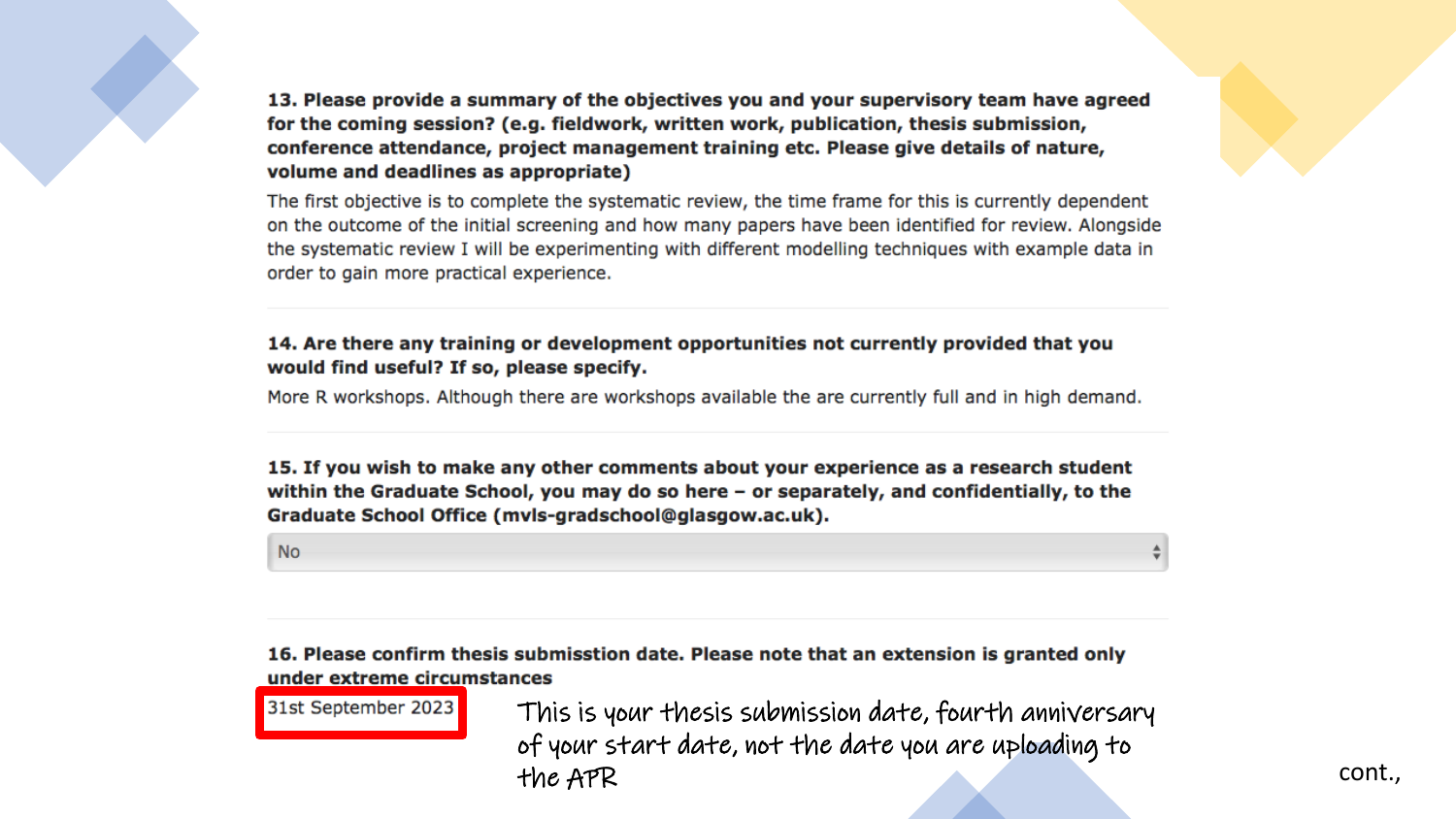29. COVID-19 Question: Please explain the ways in which you think your research could be or has been affected by the coronavirus lockdown e.g. collection of data, access to resources.

30. COVID-19 Question: Has lockdown affected you and your personal circumstance in other ways that will affect your studies e.g. financial, physical or mental health, childcare, family health concerns, return to clinical work, assisting with testing? If yes, please briefly provide any information you feel is appropriate to support your situation.

31. COVID-19 Question: What action have you taken to 'continue, minimise or mitigate' the impact on your research? What further challenges remain?

\*\*Please take time to add detail as this can be used as evidence of the impact of COVID on your progress.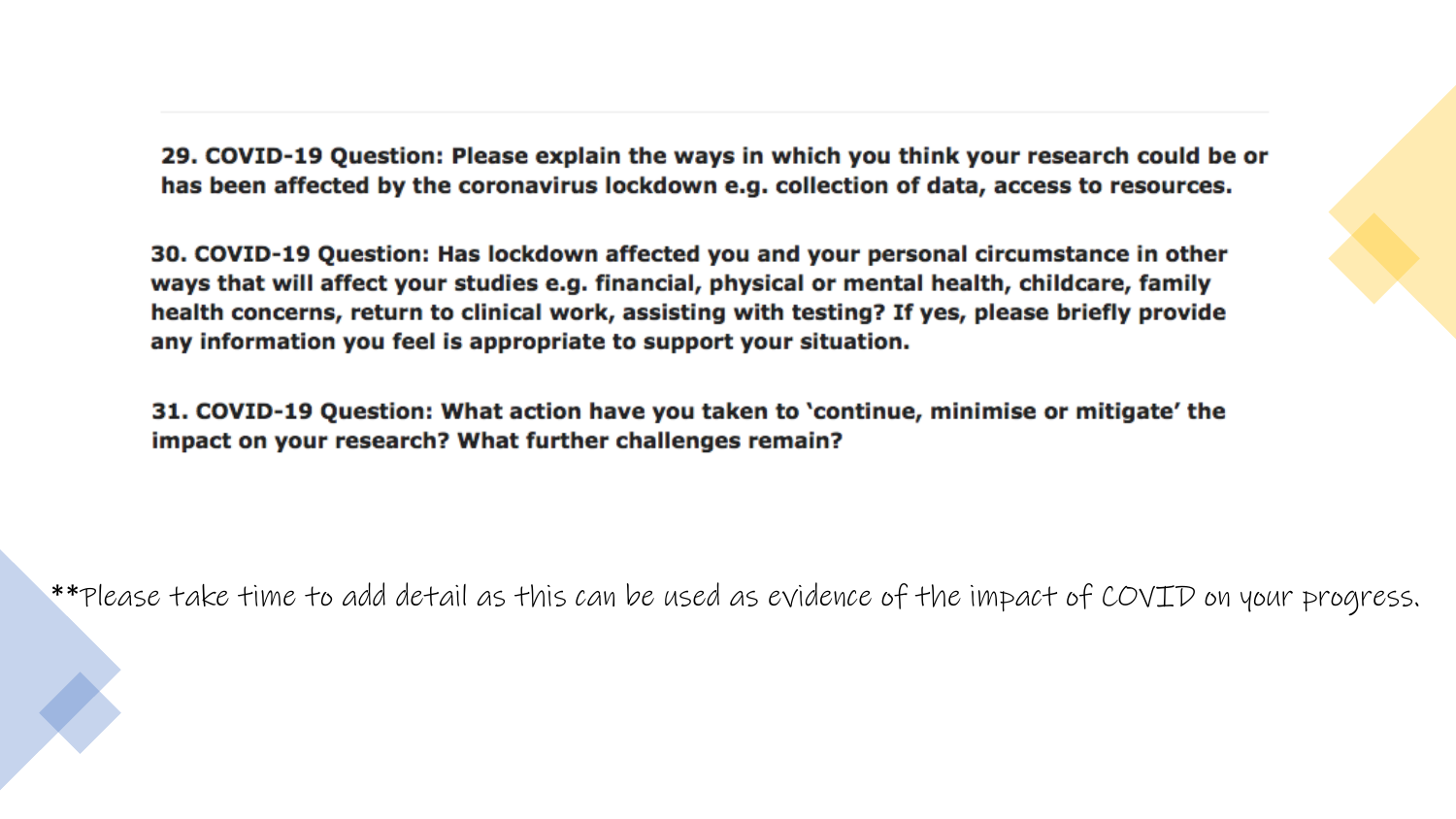### **APR – COVID mitigation**

University of Glasgow **College of Medical, Veterinary and Life Sciences** 

Mitigation Plan to reduce the Impact of COVID-19 on the PGR student population

### **General**

- Students will be instructed that they MUST discuss with their supervisor a mitigation plan to reduce the impact of COVID-19 lockdown on their research. This should include possible adjustments to their research work plan and maintain a record of any lost time due to, for example, lack of access to an appropriate resource, a period of illness, needing to attend to caring responsibilities, or returning to clinical duties.
- Students and supervisors will be expected to engage with annual review as scheduled in order to review progress over the last year and enable you to raise any issues you have encountered or foresee over the next progression period. The review should be completed remotely using, for example, Zoom or Skype. A record of impacting factors should be recorded within the online progress portal.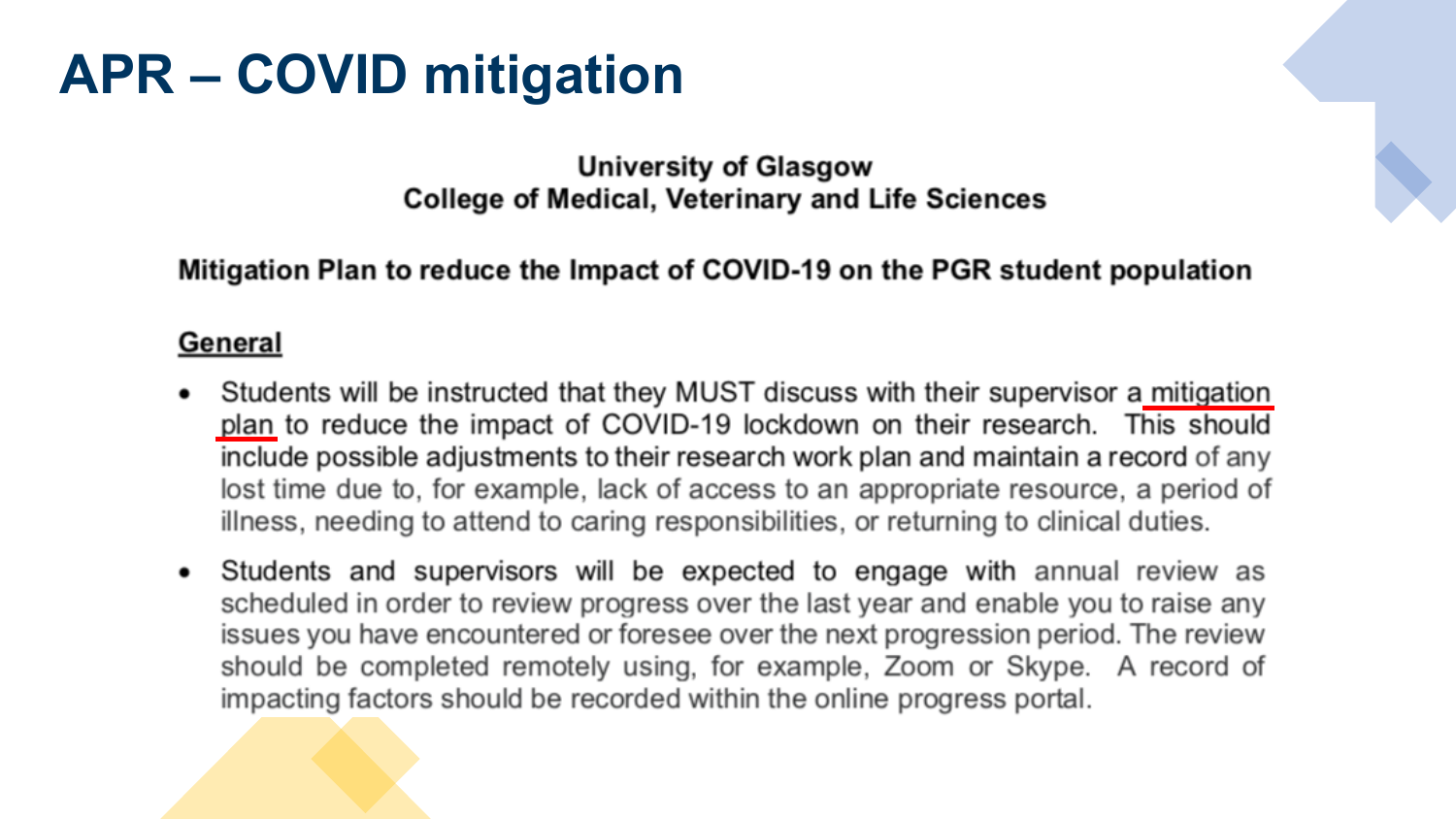## **Online Form**

| <b>Section</b>                     | <b>First Emailed</b> | <b>Submitted</b> | <b>View</b> | <b>Override Submit</b> |  |  |  |  |
|------------------------------------|----------------------|------------------|-------------|------------------------|--|--|--|--|
| Self Assessment                    |                      |                  |             | Override Submit        |  |  |  |  |
| Supervisor Report 1                |                      |                  |             | Override Submit        |  |  |  |  |
| Supervisor Report 2                |                      |                  |             | Override Submit        |  |  |  |  |
| <b>Review Panel Recommendation</b> |                      |                  |             | Override Submit        |  |  |  |  |
| Student Statement                  |                      |                  |             | Override Submit        |  |  |  |  |
| Recommendation                     |                      |                  | Submit      |                        |  |  |  |  |

- Sequential system
	- begin with Self Assessment & upload documents (Report, DMP, Thesis Plan where appropriate)
- Only once you have completed your section, can the next down the line upload, and so on
	- alert your supervisors when you have uploaded to APR
	- encourage both supervisors to complete
- Concludes with Student Statement which is affirmation that you have read everything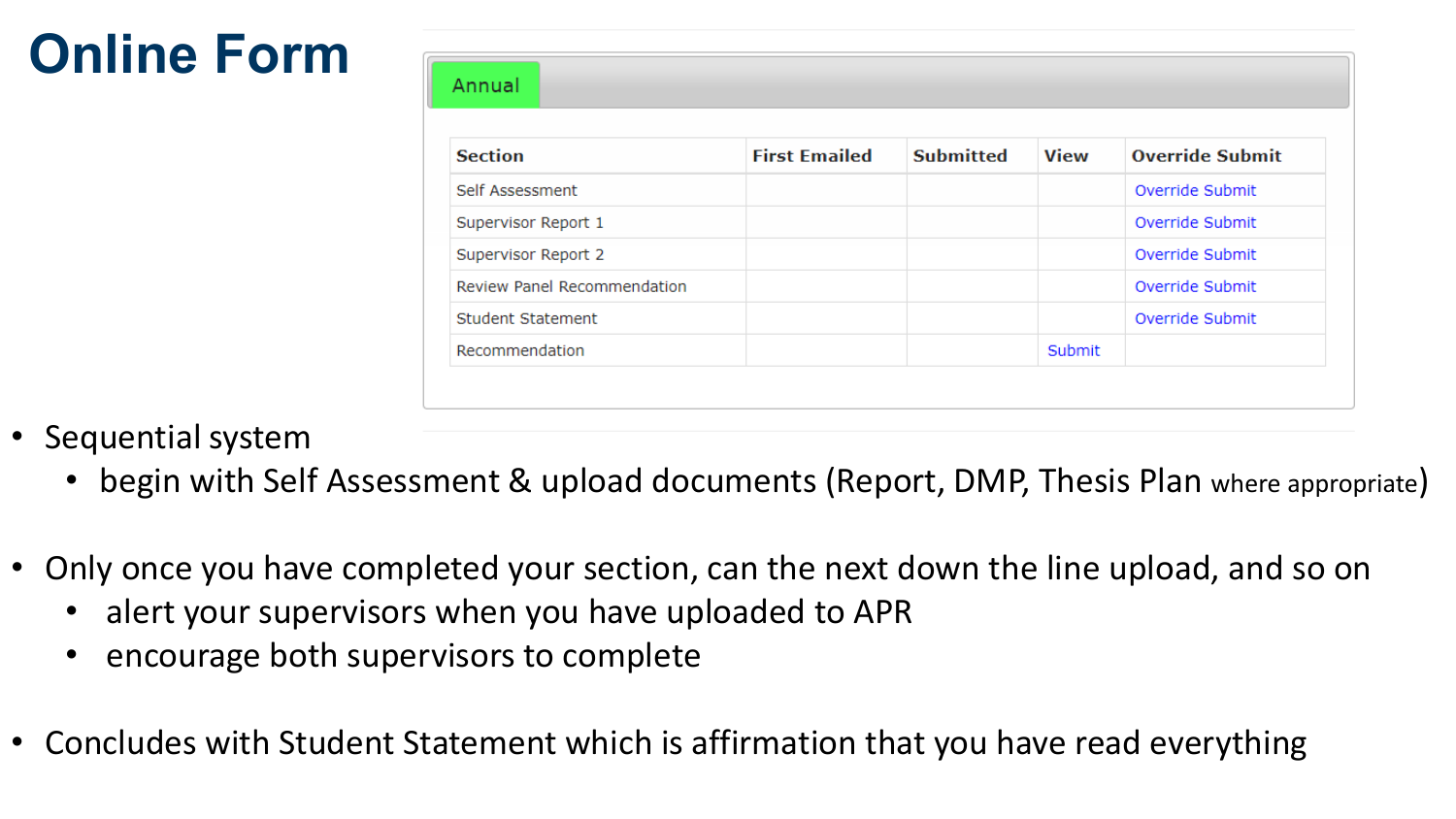### **Online Form – Convenor Recommendation**

 $\overline{+}$ 

based on all submissions (self assessment/sups/review panel for each individual student)

I recommend that the student be permitted to register for the coming session

I recommend that the student be permitted register for the coming session subject to the following conditions (minor action required, please provide details below)

I DO NOT recommend that the student be permitted to register unless the following substantial action is taken (please provide details below)

Student is due to submit their thesis and only requires to register to complete their degree

Student has completed, no requirement for progression

Student should be excluded from further study (please provide details below) or has withdrawn



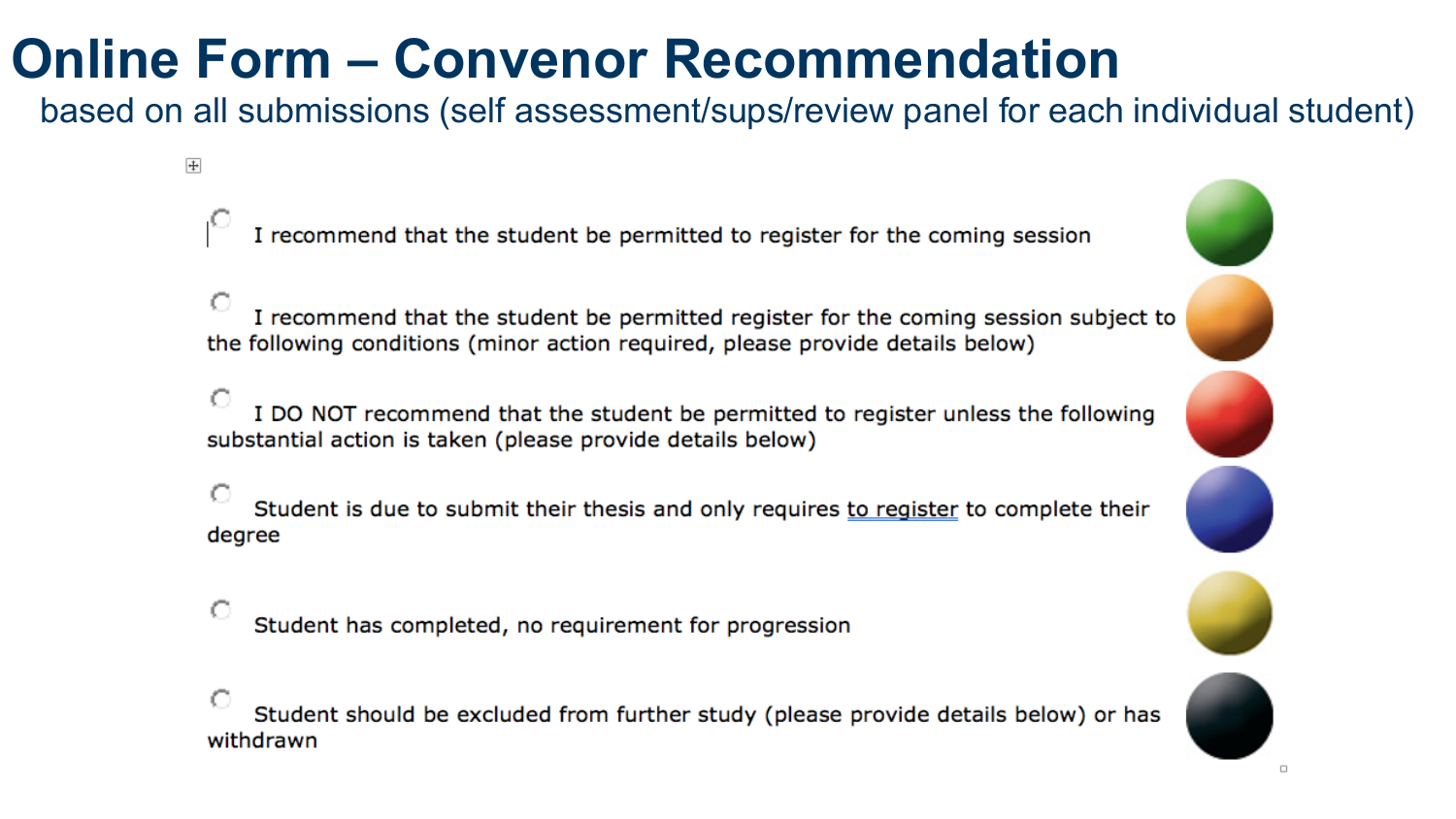### **Making the most of your APR - Summing up**

Annual Progress Review is an important opportunity to:

- monitor, collate and synthesise the previous 12 months of your PhD;
- share your work and research progress with independent senior academic colleagues to receive constructive and helpful feedback;
- reflect on important decisions, developments and turning points that have shaped your research endeavour;
- reflect on some of the challenges you may have faced in the previous year to help you think about solutions;
- reflect on the broader aspects of your development particularly the development of specific research skills and competences as well as broader attributes that you have cultivated during your PhD. The context of the context of the context of the context of the context of the context of the context of the context of the context of the context of the context of the context of the conte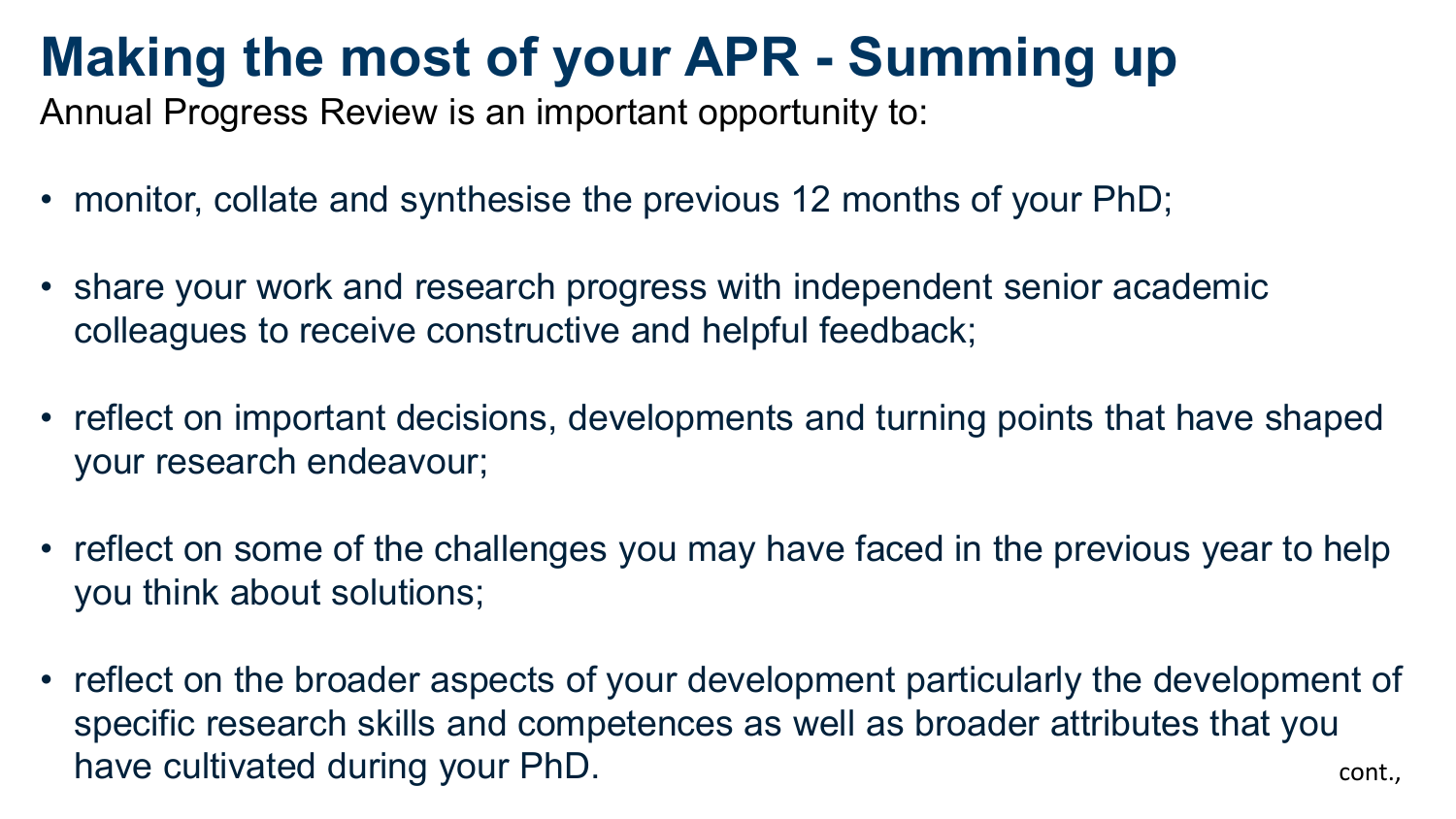## **Making the most of your APR – Summing up**

- Don't worry about your APR but take it seriously your Panel assessors are there to help
- The majority of students are 'green lighted' and those 'amber lighted' students typically require *minor actions* such as preparing a thesis plan or refining their research questions
- Use the APR as a time to
	- 'take stock' of your progress
	- to focus discussions with your supervisors on your progress and next steps (looking at the big picture rather than individual analyses or chapters)
	- ask your Panel questions about your progress, and for their advice
- Treat APR as an annual 'mini viva' practice for when you have your real PhD viva
- Once you graduate your PhD, you too can become a reviewer !